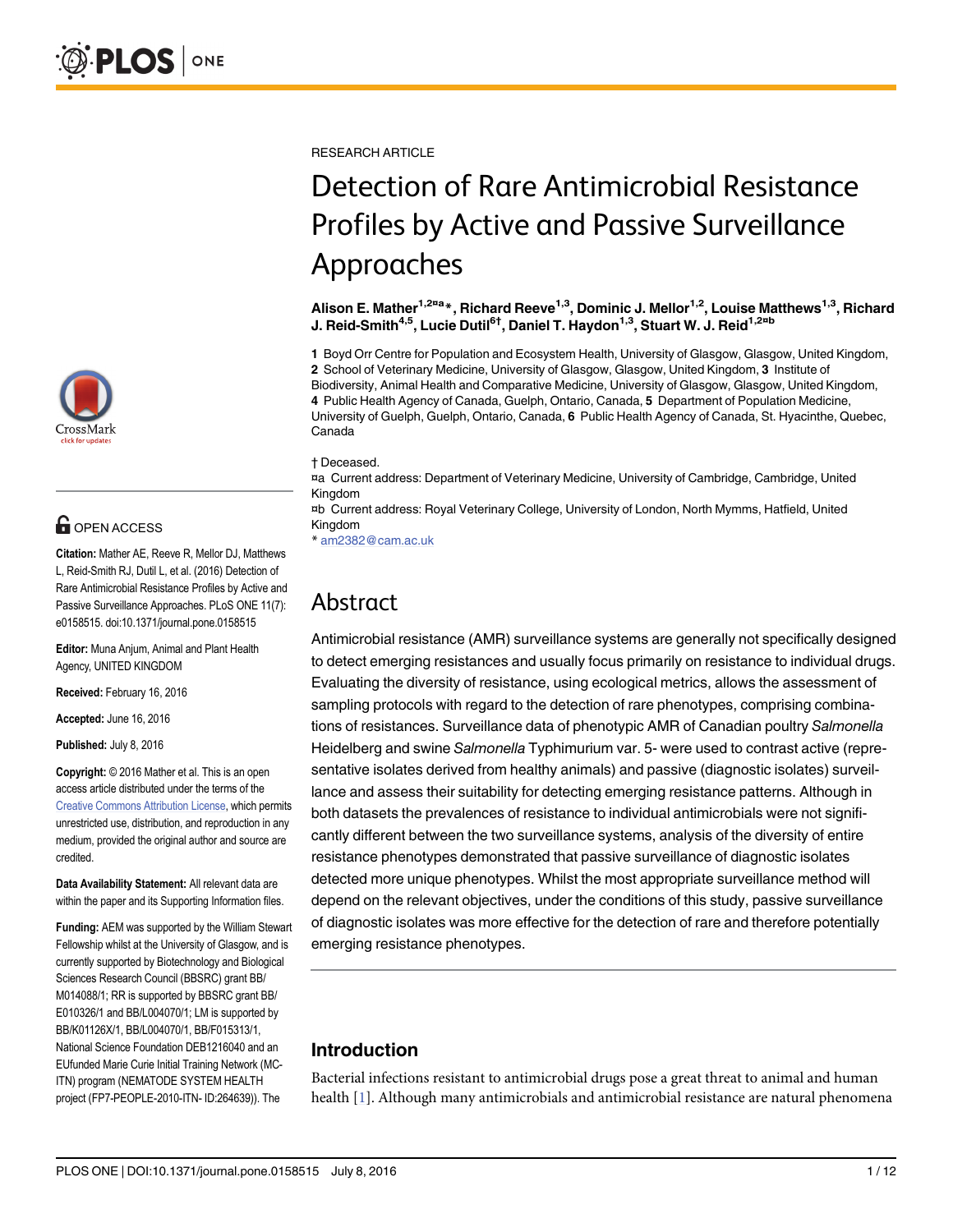funders played no role in study design, data collection and analysis, decision to publish or preparation of the manuscript.

ONE

<span id="page-1-0"></span>**PLOS** I

Competing Interests: The authors have declared that no competing interests exist.

and have existed for millennia [[2\]](#page-10-0), the widespread use of antimicrobials in animals and humans, and to a lesser extent in plants, has resulted in global selection pressures that have greatly escalated the evolution and spread of resistance [[3\]](#page-10-0). Early detection of antimicrobial resistance (AMR) in bacterial species is critical if we are to understand the drivers of this problem, and moreover, identify and implement candidate mitigation strategies [[4](#page-10-0)–[7](#page-10-0)]. Governments and intergovernmental organisations now recognise the importance of this activity, identifying surveillance for emerging resistance as a priority for infection control  $[8,9]$ .

Surveillance can be defined in several ways: For the purposes of this analysis and although it may in practice be something different, passive surveillance is defined as the ongoing monitoring of infections, based on diagnostic isolates submitted from clinically diseased individuals or groups; active surveillance is defined as the planned collection of targeted and representative samples, often and this case in surveillance of AMR in the foodchain, from putatively healthy animals. Each approach has different characteristics that affect the nature and strength of inference that can be drawn from the generated data  $[10,11]$  $[10,11]$ . Passive surveillance is usually less costly and more widely used, but may not represent the characteristics of the general host and microbial populations. Biases may also arise through variation in clinician submission behaviours, outbreak episodes, the submission of multiple isolates per individual, and different laboratory methods  $[12-14]$  $[12-14]$  $[12-14]$  $[12-14]$ . Furthermore, useful denominator information, such as the number of samples tested but found negative, is frequently not provided. Active surveillance, on the other hand, better reflects the characteristics of the general population, but is usually more costly. In surveillance of AMR in the foodchain, active surveillance of healthy animals, on farm or at slaughter, and retail meat is often used to generate representative estimates for monitoring the trends over time of resistances entering and moving through the foodchain. Detection of the emergence of resistance, despite its importance, is often a secondary objective and may not have been specifically accounted for in programme design. However, in surveillance of AMR in the foodchain, early detection of rare and emerging resistance phenotypes is a critical issue, and identifying which surveillance approach is more efficient equally important in AMR surveillance planning.

Surveillance of AMR has been reviewed previously  $[4,11-13,15-21]$  $[4,11-13,15-21]$  $[4,11-13,15-21]$  $[4,11-13,15-21]$  $[4,11-13,15-21]$  $[4,11-13,15-21]$ , but there has been limited direct comparison of the different systems, particularly using data generated by the same laboratory using the same microbiological techniques. A common approach to comparing data obtained by the two systems is to compare the prevalence of resistance to individual antimicrobials rather than the phenotypes of combined resistances associated with each isolate. Here, using exemplar data from two host species collected by the Canadian Integrated Program for Antimicrobial Resistance Surveillance (CIPARS), we determine and compare the prevalence of resistance to individual antimicrobials of Salmonella isolates from active surveillance of healthy animals at slaughter or on farm, and passive surveillance utilising veterinary clinical diagnostic isolates. We contrast the results with an analysis of the diversity of resistance phenotypes observed in isolates from each system, with a focus on assessing the suitability of each method for the identification of new or re-emerging resistances, as determined by the detection of rare phenotypes.

#### Materials and Methods

#### Data

CIPARS is a national surveillance programme which monitors trends in antimicrobial use and AMR in selected bacteria from animal, human and food sources across Canada [\[22](#page-10-0)], including components of both active and passive surveillance.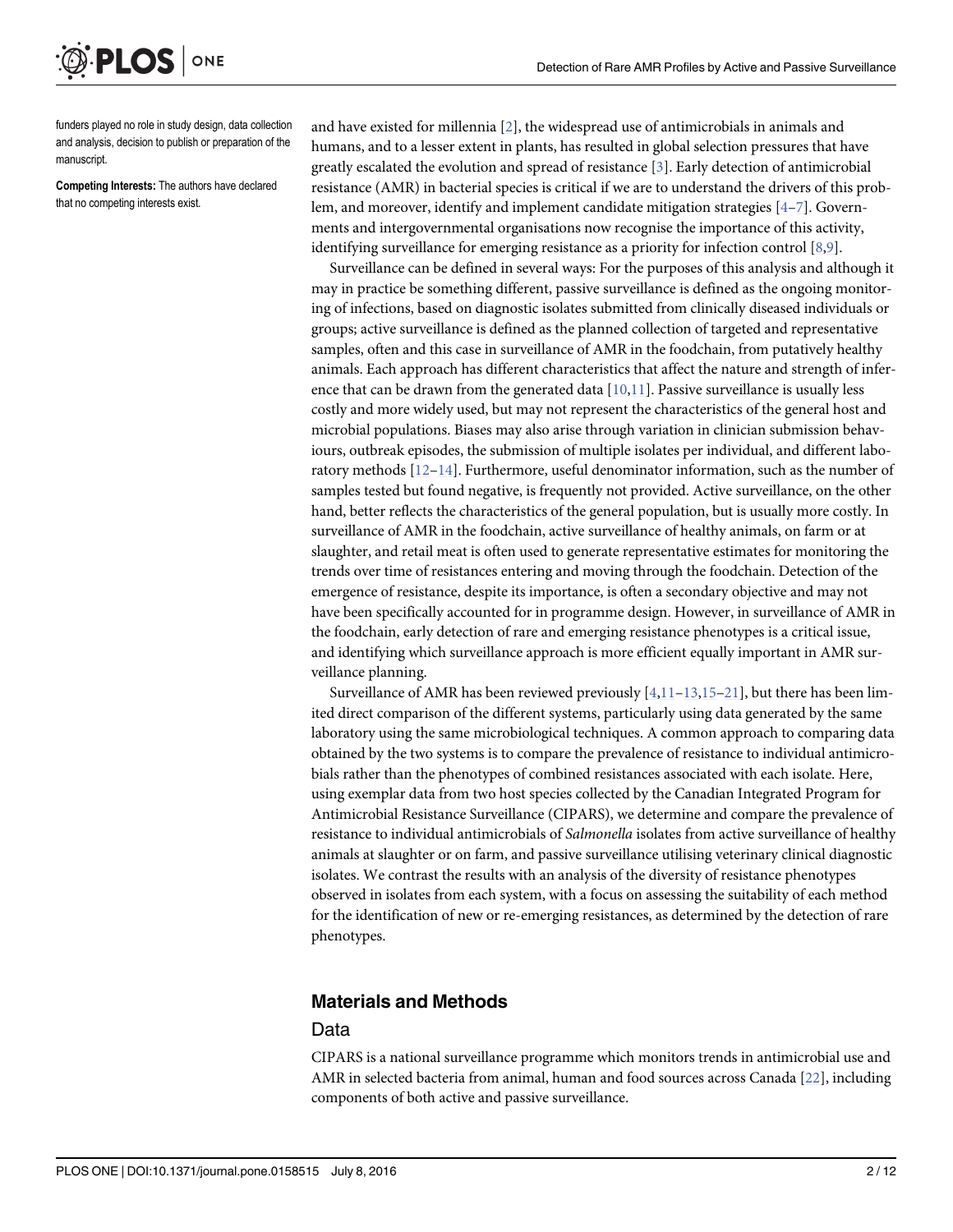<span id="page-2-0"></span>PLOS ONE

Salmonella Typhimurium var. 5- swine isolates (swine), and Salmonella Heidelberg poultry isolates (poultry), were selected as case studies for these analyses. In this analysis, all poultry isolates were from chickens; those from other species, i.e., turkeys and other poultry species, were excluded. Passive surveillance data were generated from diagnostic samples submitted by producers or veterinarians to provincial and private animal health laboratories and then to the Salmonella Typing Laboratory at the Laboratory for Foodborne Zoonoses (LFZ), Public Health Agency of Canada (PHAC), Guelph, Ontario for serotyping and/or phage typing. In general, these samples are primarily from diseased animals but may also have been collected from animal feed, the environment of a diseased animal, or non-diseased animals from the same herd or flock; for the purposes of this analysis, isolates obtained from feed, environmental samples or from food products were excluded. Active surveillance data were derived from samples obtained by CIPARS through their on-farm and abattoir components; 25 swine isolates derived from a Canadian food safety surveillance program (FoodNet Canada, formerly C-EnterNet) with an on-farm component similar to that of CIPARS were also included. The CIPARS active surveillance is designed to ensure a random and representative sample of isolates across the year, proportional to the annual slaughter volume (abattoir component) and number of grower-finisher sites (swine on-farm component); further details on the sampling framework are available in the CIPARS annual reports [[22\]](#page-10-0). Isolates included in this analysis were S. Typhimurium var. 5- isolates from swine and S. Heidelberg isolates from chickens, collected between 2002–2007. Antimicrobial susceptibility testing was performed using the Sensititre<sup> $\mathfrak{B}$ </sup> automated microdilution method, and isolates were classified as resistant or non-resistant to each antimicrobial according to breakpoints from the Clinical and Laboratory Standards Institute (CLSI) [\[23\]](#page-10-0). Where no CLSI breakpoints were available, minimum inhibitory concentration distributions were used to define epidemiological breakpoints [\[22\]](#page-10-0). Full information on 15 antimicrobials was available. Susceptibility testing was conducted by the CIPARS AMR Laboratory, LFZ, PHAC, Guelph, Ontario, Canada. The resistance profile (phenotype) for each isolate was compiled, detailing the antimicrobials to which resistance was demonstrated.

#### Prevalence analysis

The prevalence of resistance to each individual antimicrobial and the Wilson score-test-based 95% confidence intervals were calculated  $[24-26]$  $[24-26]$  $[24-26]$ . To assess whether or not the prevalence of resistance to individual antimicrobials was significantly different between active and passive surveillance isolates, chi-square tests were applied to the numbers of isolates that were susceptible and resistant to each antimicrobial detected by each surveillance system; in cases of low isolate numbers in any cell in the 2x2 table, a Fisher's Exact test was employed [[26](#page-10-0)]. The significant p-value cut-off was set at 0.0033, Bonferroni-corrected from 0.05 divided to account for the 15 antimicrobials tested.

The percentage resistance was computed to express the average resistance to the 15 antimicrobials of interest among the active and passive surveillance isolates:

Percentage Resistance  $=$   $\frac{\text{Total # Resistances}}{\text{Total # Antimicrobials} \times \text{Total # Isolates}}$ 

where 'Total # Resistances' is the summation of all instances of resistance for a given set of isolates to any tested antimicrobial, 'Total # Antimicrobials' is the number of antimicrobials against which resistance was assessed, and 'Total # Isolates' is the total number of isolates in the given set of isolates. This metric was calculated to compare with previously published results [\[27,28\]](#page-11-0).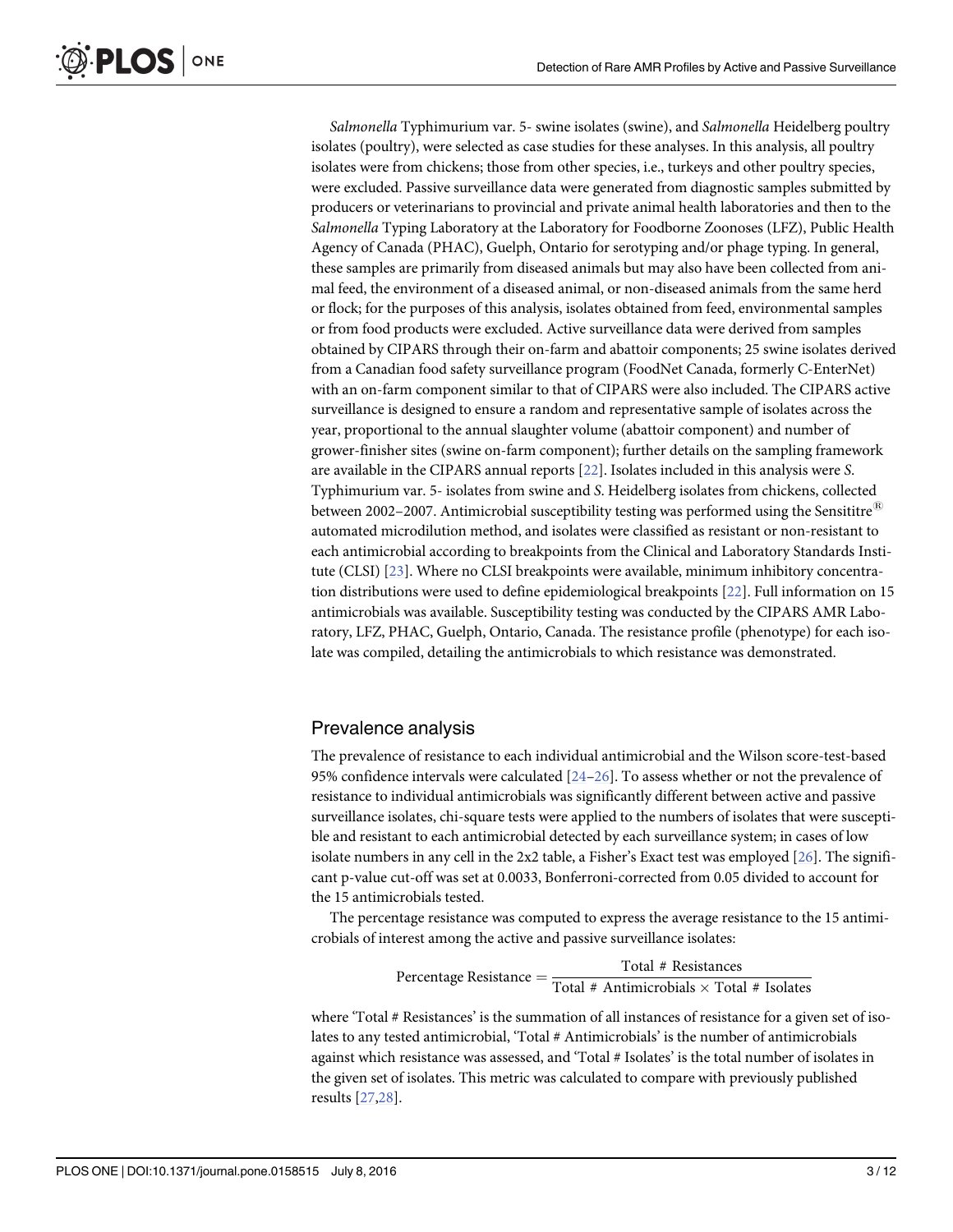<span id="page-3-0"></span>The prevalences of multidrug resistance (MDR), defined as resistance to three or more different antimicrobial classes, in the isolates collected by active and passive surveillance were calculated and compared. The antimicrobial classes examined in this study were quinolones (nalidixic acid and ciprofloxacin), aminoglycosides (kanamycin, gentamicin, amikacin, streptomycin), penicillins (ampicillin, amoxicillin-clavulanic acid), cephalosporins (ceftiofur, ceftriaxone, cefoxitin), tetracyclines (tetracycline), folate pathway inhibitors (sulphonamides, trimethoprim-sulphamethoxazole), and phenicols (chloramphenicol). A similar analysis, where the penicillins and cephalosporins were combined into a single, beta-lactam, drug class, was also performed. Each isolate was classified as either MDR or not MDR, and the numbers of MDR isolates compared between active and passive surveillance using Fisher's Exact tests.

## Diversity analysis

Two methods were employed to evaluate the diversity of resistance in each dataset, using the AMR phenotype. First, to investigate whether or not the two surveillance methods sampled from a common population of resistance phenotypes, a statistical resampling approach was used, as described in Mather et al. [[29](#page-11-0)]. Briefly, the numbers of phenotypes detected by active and passive surveillance were tabulated. Then, for each of 10,000 iterations, the surveillance method by which each of the isolates in the dataset was sampled was randomly reassigned to another isolate, and the new number of phenotypes in each category (active and passive) tabulated, generating a distribution of results consistent with an origin from a common population. For each dataset separately, the observed numbers of phenotypes obtained by each method were compared to the resampled distributions of the numbers of phenotypes expected, and were considered to be significantly different from that expected if they fell within the first or last 2.5<sup>th</sup> percentiles of the resampled distributions ( $p$ <0.05, two-tailed test). The null hypothesis that resistance phenotypes in isolates obtained by active and passive surveillance derived from a single community of resistance phenotypes was rejected if the observed number of phenotypes was significantly different from that expected for either the active or passive surveillance isolates.

The second method involved calculating ecological measures of diversity for the active and passive surveillance data for each dataset (swine and poultry), as described in Mather et al. [\[29](#page-11-0)], using a family of diversity measures related to Rényi's entropy measures [[30](#page-11-0)], that differentially weight the importance of species richness (the number of total resistance phenotypes) and species abundance (the number of each individual phenotype)  $(Eq_1)$ . The single parameter q (previously  $\alpha$  in [\[29](#page-11-0)]) determines the extent to which rare resistance phenotypes contribute towards overall diversity.

$$
D_q(p_1 \cdots p_s) = \begin{cases} \left[ \sum_{i=1}^s p_i^q \right]^{1-q} & q \neq 1 \\ \prod_{i=1}^s p_i^{-p_i} & q = 1 \end{cases}
$$
 (1)

where  $p_1 \nvert p_s$  are the s non-zero relative phenotype abundances

Four specific measures of diversity were examined, Species richness (SR), Shannon entropy (SE), Simpson diversity (SD), and Berger-Parker (BP), as well as across the whole range of the parameter q. When  $q = 0$  (SR), rare and common phenotypes contribute equally; at  $q = \infty$ (BP), rare phenotypes do not contribute to the measure at all, and it is the proportion of isolates that have the most common phenotype that determines the measure. For SE and SD, there is a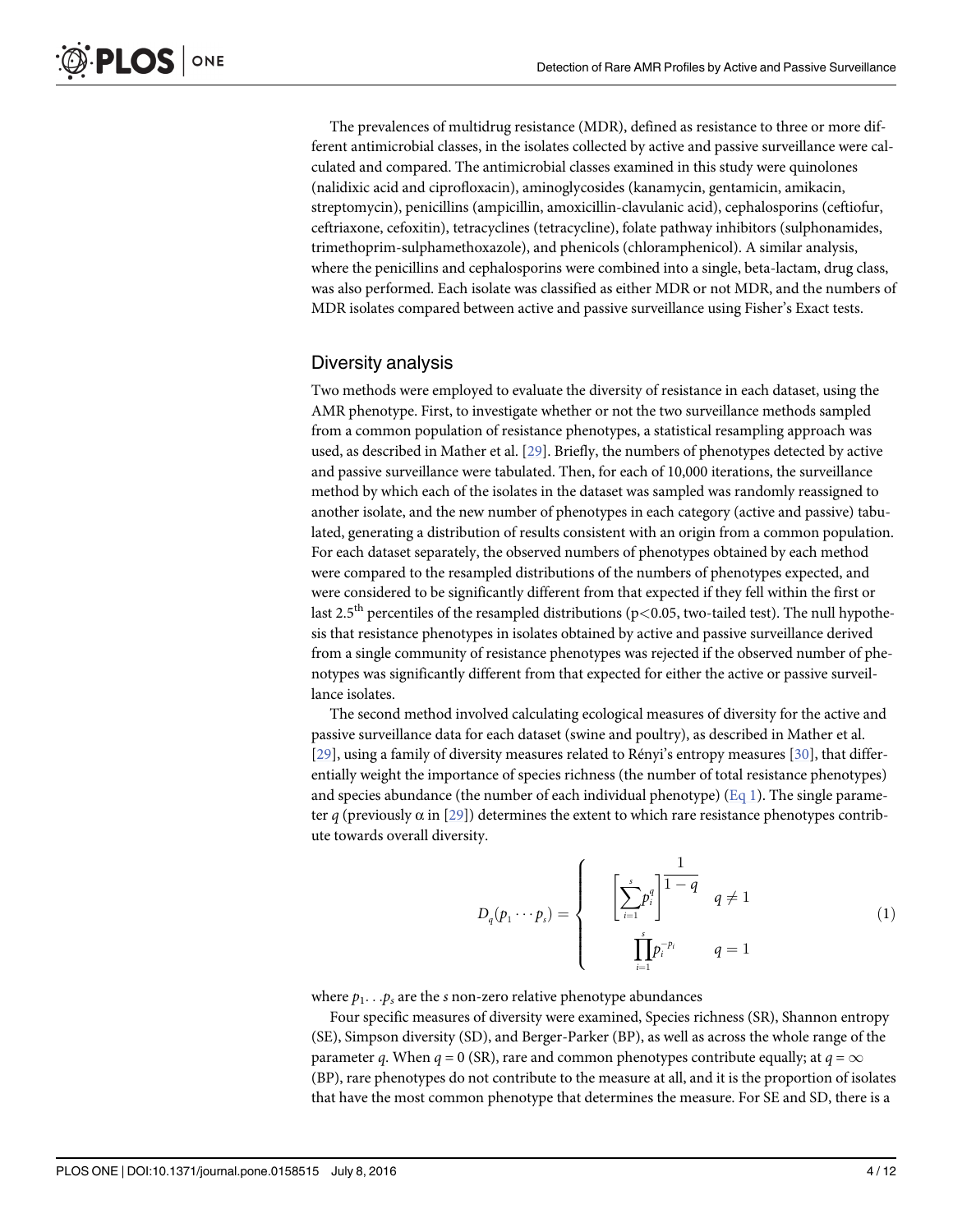<span id="page-4-0"></span>balance between the contribution of species richness and abundance to the diversity measure. In order to account for differences in sample size, the larger sample of isolates was repeatedly subsampled to the size of the smaller sample of isolates, and diversity measures calculated for the subsamples. For the purposes of our analyses, we were most interested in the results when  $q$ approached zero, as it is this end of the diversity measure spectrum that relates to new or emergent (rare) phenotypes. The results for all diversity measures for active and passive surveillance isolates were plotted for each dataset.

#### Results

There were 463 swine isolates, 51% collected by passive and 49% by active surveillance  $(S<sub>1</sub>)$ [Table](#page-9-0)). There were 41 phenotypes obtained by passive surveillance (17 of which were unique to passive surveillance isolates) and 36 by active surveillance (12 of which were unique to active surveillance isolates); overall, 53 phenotypes (24 common to both surveillance methods) were observed in the swine data. Of the 330 poultry isolates, 25% were collected by passive and 75% by active surveillance  $(S2 \text{ Table})$ . There were 14 phenotypes obtained by passive surveillance (6 of which were unique to passive surveillance isolates), 14 by active surveillance (6 of which were unique to active surveillance isolates), with 20 phenotypes overall (8 common to both surveillance methods) observed in the poultry data.

#### Prevalence analysis

The prevalences of resistance to each antimicrobial for passive and active surveillance in the swine and poultry data are presented in Tables  $1$  and  $2$ . For each antimicrobial, the prevalences of resistance were not significantly different between active and passive surveillance for both the swine and poultry data using the Bonferroni-corrected p-value of 0.0033. The percentages

| Antimicrobial* | <b>Active surveillance</b> |                          | Passive surveillance     |                          |
|----------------|----------------------------|--------------------------|--------------------------|--------------------------|
|                | # R isolates (total 227)   | Prevalence as % (95% CI) | # R isolates (total 236) | Prevalence as % (95% CI) |
| <b>AMC</b>     | 4                          | $1.8(0.7 - 4.4)$         | 5                        | $2.1(0.9 - 4.9)$         |
| AP             | 149                        | 65.6 (59.2-71.5)         | 180                      | 76.3 (70.5-81.3)         |
| AK             | 0                          | $0.0(0.0-1.7)$           | 0                        | $0.0(0.0-1.6)$           |
| GM             | 4                          | $1.8(0.7 - 4.4)$         | 9                        | $3.8(2.0 - 7.1)$         |
| КA             | 67                         | 29.5 (24.0-35.8)         | 77                       | 32.6 (27.0-38.8)         |
| <b>ST</b>      | 156                        | 68.7 (62.4-74.4)         | 172                      | 72.9 (66.9-78.2)         |
| CF             | 0                          | $0.0(0.0-1.7)$           | 1                        | $0.4(0.0 - 2.4)$         |
| СX             | 0                          | $0.0(0.0-1.7)$           | 0                        | $0.0(0.0-1.6)$           |
| <b>CN</b>      | 0                          | $0.0(0.0-1.7)$           |                          | $0.4(0.0 - 2.4)$         |
| <b>NAL</b>     | 0                          | $0.0(0.0-1.7)$           | 0                        | $0.0(0.0-1.6)$           |
| CP             | 0                          | $0.0(0.0-1.7)$           | 0                        | $0.0(0.0-1.6)$           |
| SX             | 164                        | 72.2 (66.1-77.7)         | 198                      | 83.9 (78.7-88.0)         |
| <b>SXT</b>     | 12                         | $5.3(3.1 - 9.0)$         | 29                       | $12.3(8.7 - 17.1)$       |
| <b>TE</b>      | 186                        | 81.9 (76.4-86.4)         | 200                      | 84.7 (79.6-88.8)         |
| <b>CL</b>      | 121                        | 53.3 (46.8-59.7)         | 138                      | $58.5(52.1 - 64.6)$      |

Table 1. Number of resistant isolates (# R) and prevalences of resistance to each antimicrobial with 95% confidence intervals (CI) examined for the isolates obtained by passive and active surveillance of swine S. Typhimurium var. 5-. No significant differences were detected by chi-square or Fisher's Exact tests.

\* AMC: amoxicillin-clavulanic acid; AP: ampicillin; AK: amikacin; GM: gentamicin; KA: kanamycin; ST: streptomycin; CF: ceftiofur; CX: ceftriaxone; CN: cefoxitin; NAL: nalidixic acid; CP: ciprofloxacin; SX: sulphonamides; SXT: trimethoprim-sulphamethoxazole; TE: tetracycline; CL: chloramphenicol

doi:10.1371/journal.pone.0158515.t001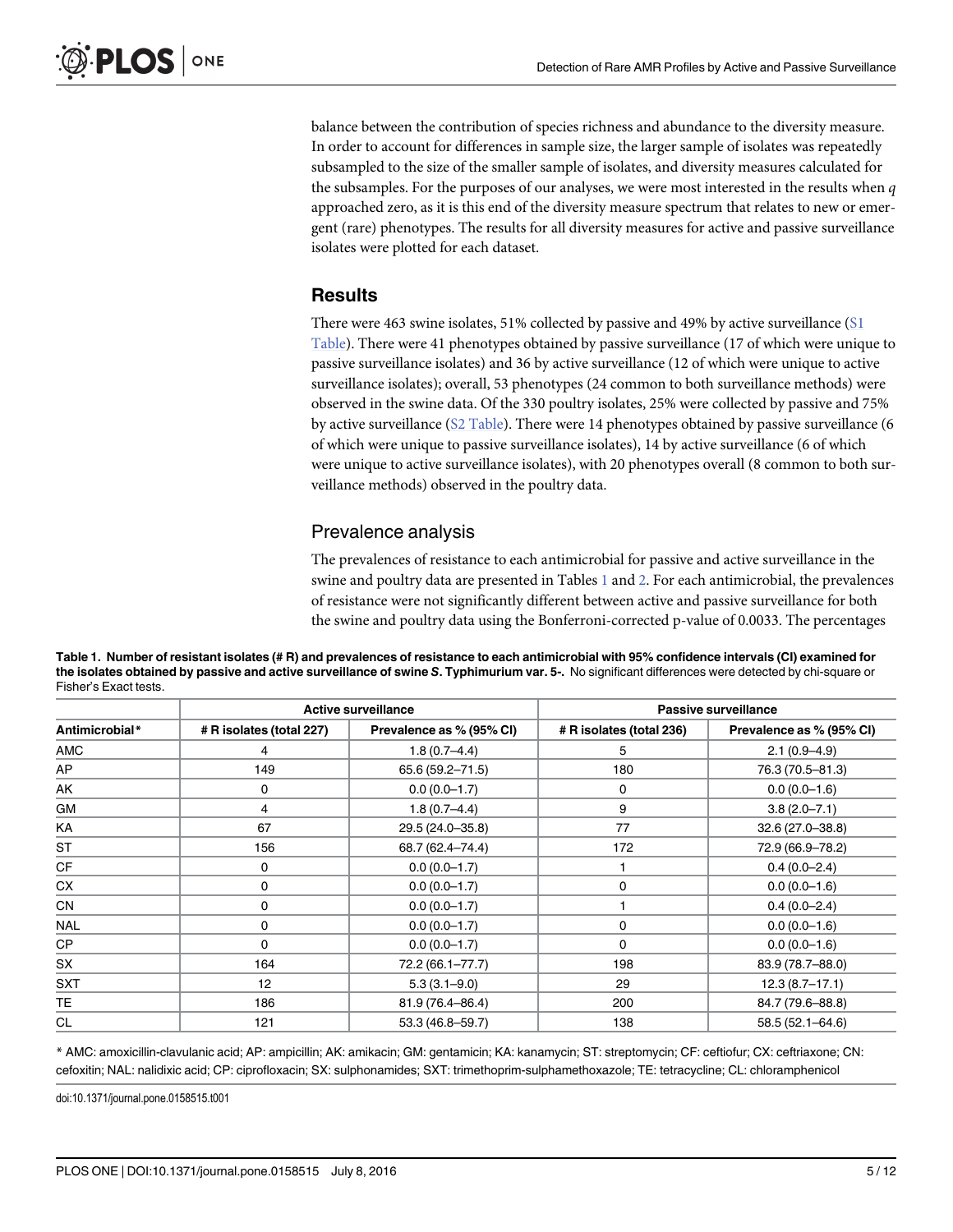<span id="page-5-0"></span>

|                | <b>Active surveillance</b> |                          | <b>Passive surveillance</b> |                          |
|----------------|----------------------------|--------------------------|-----------------------------|--------------------------|
| Antimicrobial* | # R isolates (total 246)   | Prevalence in % (95% CI) | # R isolates (total 84)     | Prevalence in % (95% CI) |
| AMC            | 55                         | 22.4 (17.6-28.0)         | 13                          | $15.5(9.3 - 24.7)$       |
| AP             | 99                         | 40.2 (34.3-46.5)         | 27                          | $32.1(23.1 - 42.7)$      |
| AK             | $\mathbf 0$                | $0.0(0.0-1.5)$           | 0                           | $0.0(0.0-4.4)$           |
| GM             | 11                         | $4.5(2.5 - 7.8)$         | 1                           | $1.2(0.1 - 6.4)$         |
| КA             | $\overline{4}$             | $1.6(0.6 - 4.1)$         | $\overline{2}$              | $2.4(0.7 - 8.3)$         |
| ST             | 22                         | $8.9(6.0-13.2)$          | 13                          | 15.5 (9.3-24.7)          |
| CF             | 55                         | 22.4 (17.6-28.0)         | 13                          | $15.5(9.3 - 24.7)$       |
| СX             | $\mathbf 0$                | $0.0(0.0-1.5)$           | 0                           | $0.0(0.0-4.4)$           |
| CN.            | 55                         | 22.4 (17.6-28.0)         | 13                          | $15.5(9.3 - 24.7)$       |
| <b>NAL</b>     | -1                         | $0.4(0.0 - 2.3)$         | 0                           | $0.0(0.0-4.4)$           |
| CP.            | $\mathbf 0$                | $0.0(0.0-1.5)$           | 0                           | $0.0(0.0-4.4)$           |
| SX             | 13                         | $5.3(3.1 - 8.8)$         | 6                           | $7.1(3.3 - 14.7)$        |
| <b>SXT</b>     |                            | $0.4(0.0-2.3)$           | 1                           | $1.2(0.1 - 6.4)$         |
| TE.            | 6                          | $2.4(1.1-5.2)$           | 5                           | $6.0(2.6 - 13.2)$        |
| CL             | 0                          | $0.0(0.0-1.5)$           | 1                           | $1.2(0.1 - 6.4)$         |

[Table 2.](#page-4-0) Number of resistant isolates (# R) and prevalences of resistance to each antimicrobial with 95% confidence intervals (CI) examined for the isolates obtained by passive and active surveillance of poultry S. Heidelberg. No significant differences were detected by chi-square or Fisher's Exact tests.

\* AMC: amoxicillin-clavulanic acid; AP: ampicillin; AK: amikacin; GM: gentamicin; KA: kanamycin; ST: streptomycin; CF: ceftiofur; CX: ceftriaxone; CN: cefoxitin; NAL: nalidixic acid; CP: ciprofloxacin; SX: sulphonamides; SXT: trimethoprim-sulphamethoxazole; TE: tetracycline; CL: chloramphenicol

doi:10.1371/journal.pone.0158515.t002

of resistance were similar for the passive and active surveillance isolates for both the swine and poultry data, and are presented in Table 3. In the swine data, 81% (190/236) of the passive surveillance isolates were MDR and 69% (156/227) of the active surveillance isolates were MDR. In the poultry data, 10% (8/84) of the passive surveillance isolates were MDR and 2% (4/246) of the active surveillance isolates were MDR. The prevalence of MDR was higher in passive surveillance isolates for both the swine ( $p = 0.004$ ) and poultry ( $p = 0.003$ ) data. Similar results were obtained when the penicillins and cephalosporins were combined into a single beta-lactam drug class.

## Diversity analysis

In the poultry data, the number of phenotypes obtained by passive surveillance was significantly higher than expected (in the 98<sup>th</sup> percentile), and the number of phenotypes obtained by active surveillance significantly lower than expected (in the  $2<sup>nd</sup>$  percentile). In the swine data, the observed numbers of phenotypes obtained by both passive and active surveillance were

Table 3. Percentages of resistance. Percentages of resistance (% R) for isolates obtained by passive and active surveillance of swine S. Typhimurium var. 5- and poultry S. Heidelberg, including the % R of passive and active surveillance isolates found by Poppe et al. [[27\]](#page-11-0) and Johnson et al. [[28\]](#page-11-0) for comparison.

|                              | % R Active Surveillance | % R Passive Surveillance                                                                                               |  |
|------------------------------|-------------------------|------------------------------------------------------------------------------------------------------------------------|--|
| Swine S. Typhimurium var. 5- | 25.3                    | 28.5                                                                                                                   |  |
| Poultry S. Heidelberg        | 8.7                     | 7.5                                                                                                                    |  |
| Poppe et al. [27]            | 6.0                     | 11.8                                                                                                                   |  |
| Johnson et al. [28]          |                         | Mean of 11.8% R for active surv. and passive surv. isolates combined, ranging between 0.0–30.9<br>depending on serovar |  |

doi:10.1371/journal.pone.0158515.t003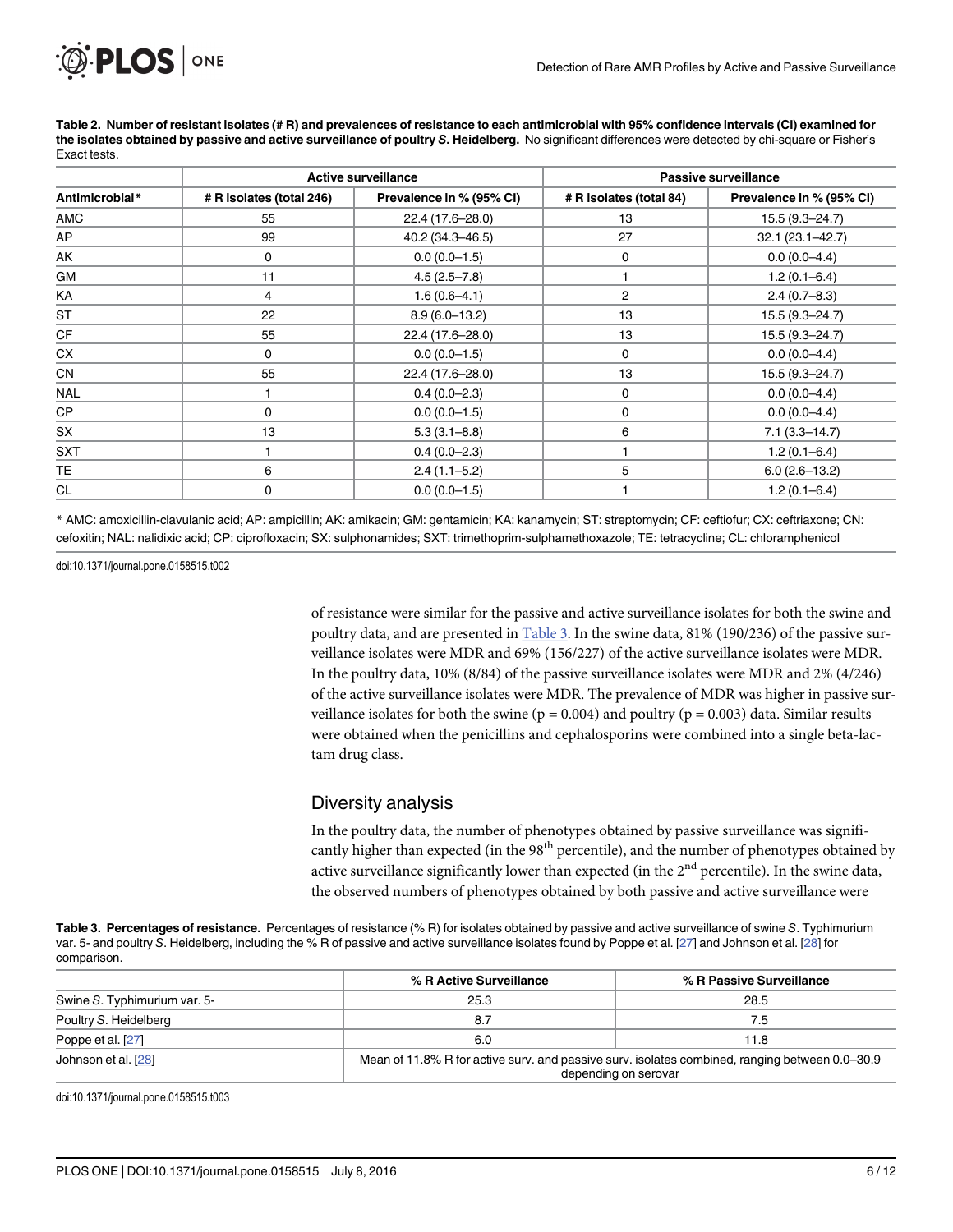<span id="page-6-0"></span>

Fig 1. Observed ecological diversities of the swine S. Typhimurium var. 5- AMR profiles for all values of the q parameter, including Species richness [SR], Shannon entropy [SE], Simpson diversity [SD], Berger-Parker [BP] for passive surveillance (red) and active surveillance (black) isolates with confidence intervals (dotted lines) for the passive surveillance sample generated by subsampling to the size of the active surveillance sample.

doi:10.1371/journal.pone.0158515.g001

within the distribution of expected results (in the  $52<sup>nd</sup>$  and  $5<sup>th</sup>$  percentiles of expected results, respectively). Although there is no statistical support for the hypothesis that the phenotypes were sampled from different populations in the swine data, similar trends to those seen in the poultry data were observed, in that the number of phenotypes observed by active surveillance was towards the lower end of that expected.

For several diversity measures in both the swine and poultry data, the diversities of phenotypes obtained by active and passive surveillance were indistinguishable, including those where species richness and abundance both contribute (SE and SD); where rare phenotypes do not contribute at all (BP), the active surveillance phenotypes were slightly more diverse. However, at low values of q, where rare phenotypes increasingly contribute to the overall diversity measure, passive surveillance phenotypes were more diverse than active surveillance phenotypes (Figs 1 and [2\)](#page-7-0).

#### **Discussion**

Ongoing surveillance of antimicrobial resistance in bacterial pathogens is central to developing an understanding of the scope of the problem, to monitoring trends, and to evaluating impacts of any intervention strategies. The comparison of active and passive surveillance systems is also important as is the population they are drawing from, as there are differences in terms of the economic and effort costs, as well as the potential biases implicit in each. Sometimes, the two may be used as proxies for each other, but the populations the two systems draw from are different, with the passive approach usually sampling from diseased animal groups, and the active approach typically sampling from healthy animals, although it could be used for diseased animals as well. A passively acquired sample of diseased animals could be a partial subset of an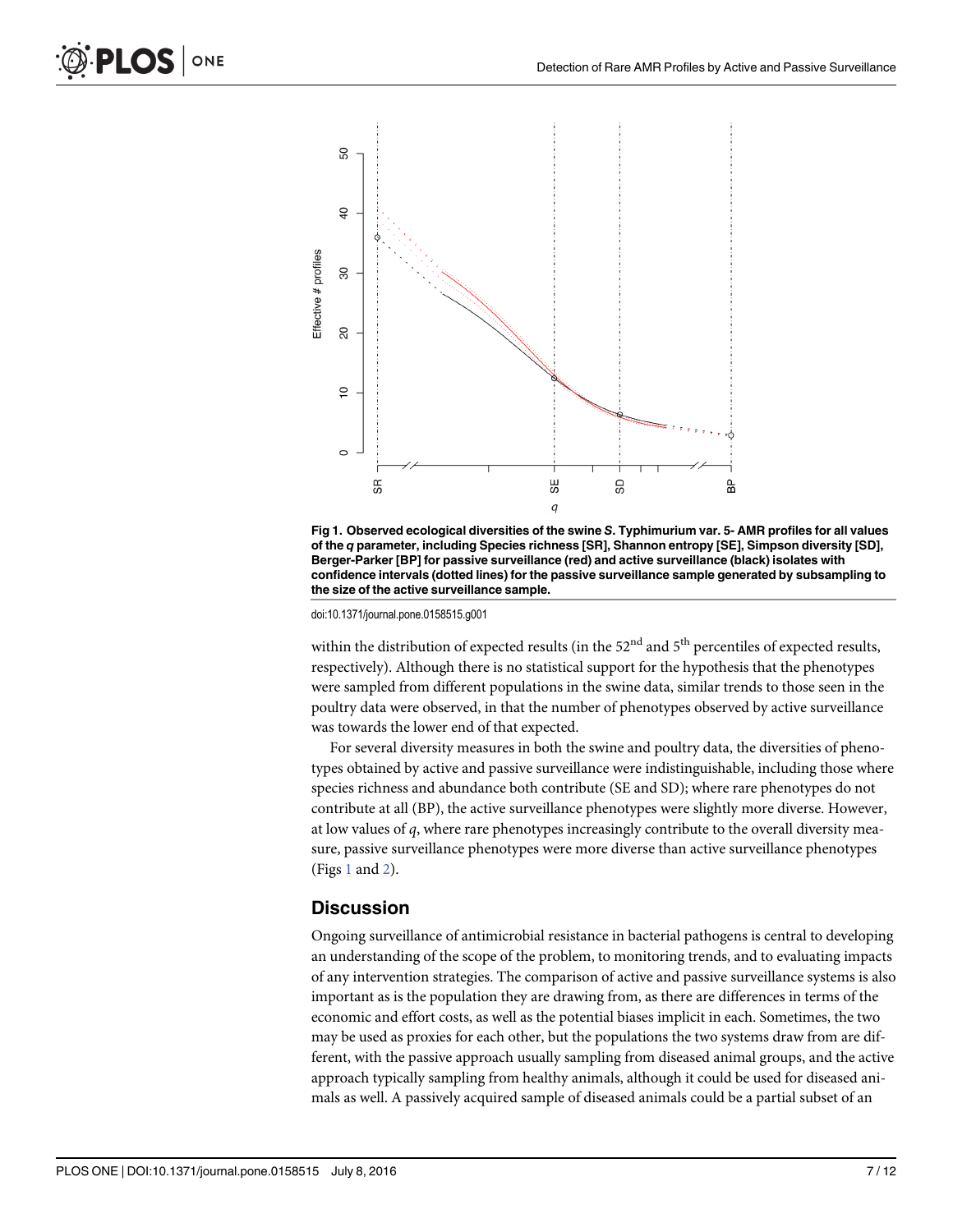<span id="page-7-0"></span>

[Fig 2. O](#page-6-0)bserved ecological diversities of the poultry S. Heidelberg AMR profiles for all values of the  $q$ parameter, including Species richness [SR], Shannon entropy [SE], Simpson diversity [SD], Berger-Parker [BP] for passive surveillance (red) and active surveillance (black) isolates with confidence intervals (dotted lines) for the active surveillance sample generated by subsampling to the size of the passive surveillance sample.

doi:10.1371/journal.pone.0158515.g002

active sample of healthy animals, provided some animals become healthy enough to be reintroduced into the foodchain, but this is not necessarily, nor should it be assumed to be, the case in a given group of animals.

In this analysis we demonstrate that for the prevalence of resistance to individual antimicrobials, the two systems were indeed indistinguishable, using a conservative cut-off. However, when we came to compare the approaches and their ability to detect resistance phenotypes, we demonstrate that passive surveillance using veterinary clinical diagnostic samples was more effective at detecting rare AMR phenotypes of Salmonella than active surveillance of healthy animals.

Starting with the individual resistances and examining the prevalence of resistance, a commonly examined measure when investigating AMR, we found no significant difference in the prevalences of resistance to individual antimicrobials or in the overall percentage of resistance between isolates obtained from passive and active surveillance. The evidence from previously published work has been mixed: Johnson et al. [[28](#page-11-0)] found generally no difference between clinical (passive) and monitoring (active) isolates when the animal source of isolates was considered, but Poppe et al. [[27](#page-11-0)] reported that clinical isolates were more likely to exhibit AMR than isolates collected through targeted surveys. Investigations of other diseases and disease causing agents, such as dengue  $[31]$  $[31]$  $[31]$ , vancomycin-resistant enterococci  $[32]$ , and invasive pneumococcal disease [[33](#page-11-0)], have shown that passive and active surveillance can result in different prevalence estimates.

However, considering resistance to individual antimicrobials rather than the resistance profile ignores the co-selection of resistance that can occur through gene linkage, and can be misleading if considered alone; using the entire resistance phenotype implicitly takes any such dependencies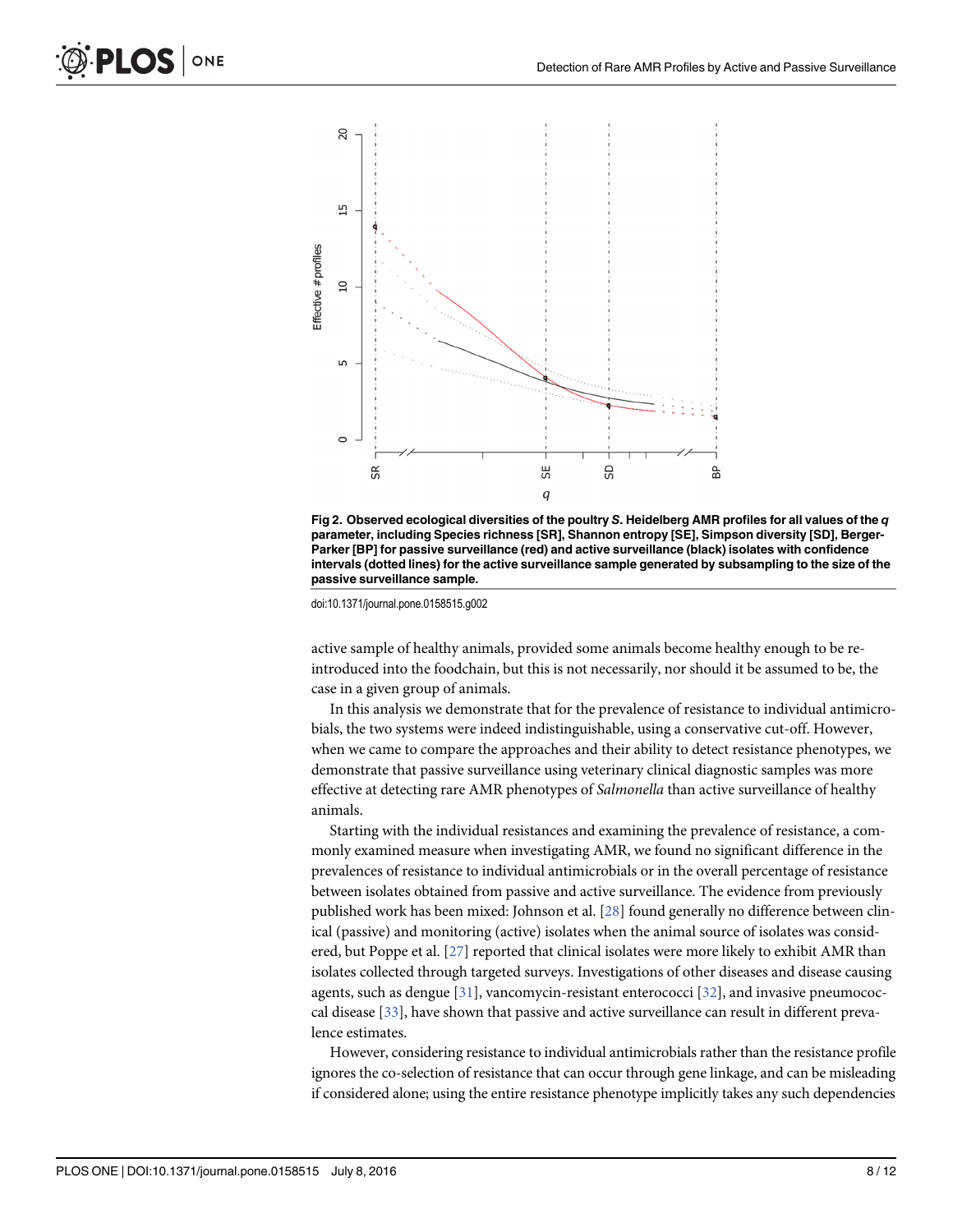<span id="page-8-0"></span>into account, which is why the phenotype was used as the main unit of analysis for the diversity analyses. When MDR is considered, there was a significantly higher prevalence of MDR in the passive surveillance isolates than in those collected through active surveillance. Furthermore, examining diversity rather than prevalence provides a different perspective with which to compare the two systems. Here we tested whether or not the observed numbers of phenotypes support the hypothesis that the passive and active approaches were sampling from the same bacterial population, granted that the host populations differed in their state of wellness. Using this statistical resampling approach to assess mixing of the sampled bacterial populations, we demonstrated differences between our two examples. In the case of the poultry data, the number of phenotypes detected by passive surveillance of animal clinical isolates was significantly higher than expected, and the number detected by active surveillance of isolates from healthy animals significantly lower than expected, suggesting here that the two approaches may not have been sampling from the same population of phenotypes, or that some bias had occurred at the sampling level for one, or both, of the surveillance methods. In contrast, in the swine data, the numbers of phenotypes detected by passive and active surveillance were as expected, although the results were in the same direction as the poultry data. Whether this difference between livestock species is due to differences in the pathogen, the host or sampling is not clear. There are welldocumented differences in the AMR patterns of different Salmonella serovars [[5](#page-10-0)[,27\]](#page-11-0), and there are inherent differences in the biology of the two animal species and the antimicrobial use, management and husbandry practices in each. Nevertheless, the poultry data alone demonstrate that approaches that involve the entire phenotype rather than the individual resistance can yield additional information and potentially lead to alternative conclusions.

Our findings when we considered only rare phenotypes were more encouraging. Regardless of whether distinguishable or common microbial communities are being sampled, a key issue for early detection is the ability to identify rare phenotypes—newly emergent resistance patterns being rare by definition, although rare phenotypes are not necessarily emergent. For both our datasets, passive surveillance of diseased animals was more successful. At low values of q, the passive surveillance isolates had greater diversity than those acquired by active surveillance for both swine and poultry, demonstrating more unique profiles. There are a number of possible biological explanations why this might be the case, including but not limited to bacterial population, husbandry and antimicrobial exposure differences between healthy and clinically ill hosts, as already discussed. Our findings are consistent with those of Afema et al. [\[34\]](#page-11-0), who examined Salmonella from clinical and non-clinical dairy cattle sources, and those of Perron et al. [\[35\]](#page-11-0), who examined S. Typhimurium DT104 isolates from clinically diseased and asymptomatic pigs in a cross-sectional study, where both studies found greater diversity of resistance phenotypes in clinical isolates.

The results of our analyses relate to these particular host/bacterium combinations in Canada; similar assessments in other host species, bacteria, and countries would be useful to determine whether or not the observations made here are consistent in other settings. There are other definitions of passive surveillance, and such surveillance systems in other countries may include other types of sampling, such as repetitive sampling from commercial sources or samples collected for purposes other than AMR investigation, the influence of which would need to be assessed. With respect to the poultry data, there may be isolates from breeding stock and layers as well as broilers included in the passive surveillance sample, whereas the active surveillance isolates were derived from broilers, and this may have led to differences in the two surveillance samples. In addition, while isolates obtained from clinical cases are likely to be from animals of all ages, there may be a higher proportion of isolates from younger animals, as this age group tends to experience more illness from bacterial diseases [[36,37\]](#page-11-0). In the active surveillance sample, the majority of isolates were from animals of approximately the same age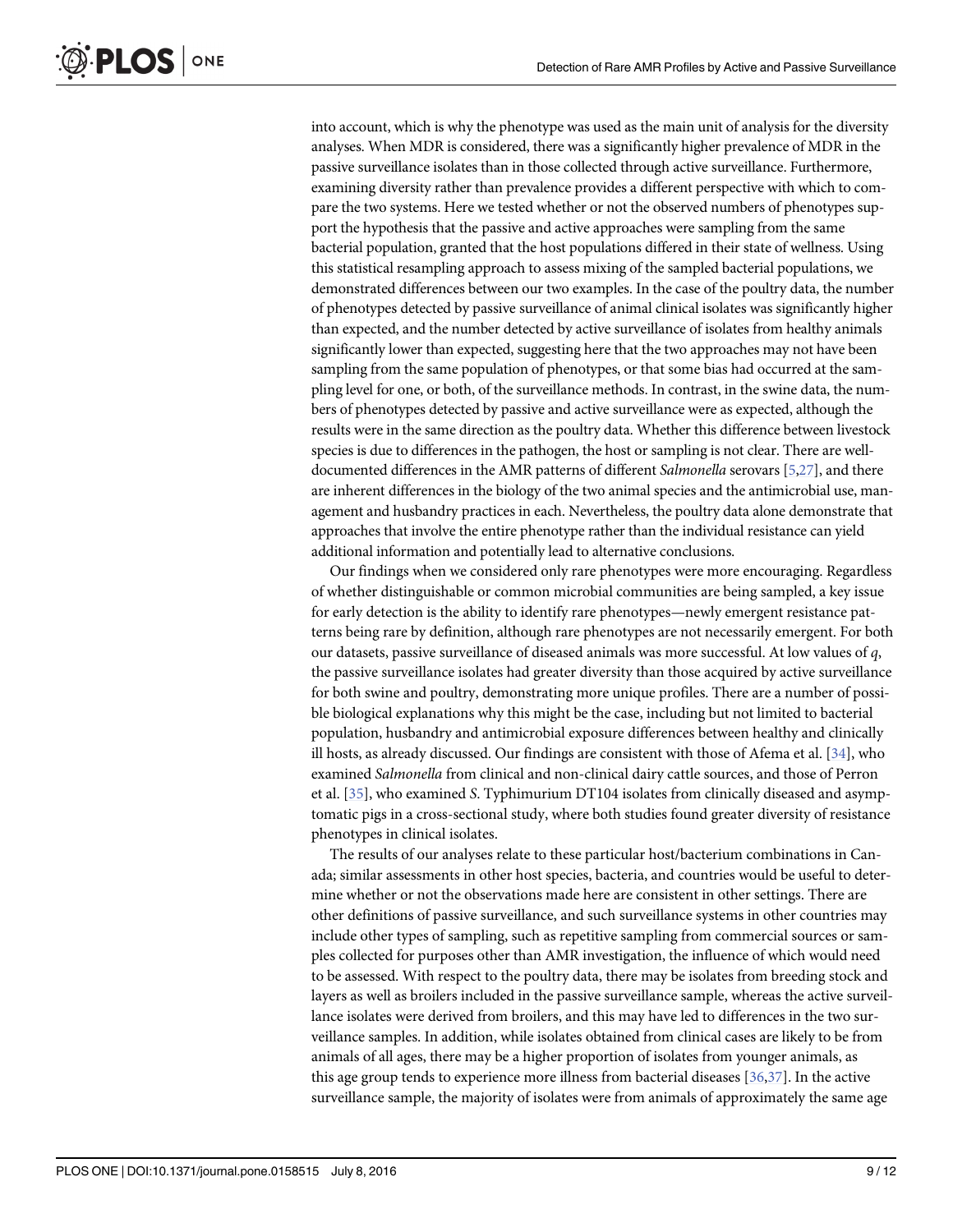<span id="page-9-0"></span>within each animal species, that at which the animals are typically sent to slaughter. There are also several acknowledged biases inherent in passive surveillance  $[12-14]$  $[12-14]$  $[12-14]$  $[12-14]$  $[12-14]$ , such as variation in clinician submission behaviour; as there is no additional information to assess these biases in our data, it cannot be identified if any of these biases were present. However, it is noteworthy that many of these potential biases, such as multiple isolates submitted per individual, either relate to cases where prevalence estimation, rather than diversity, is the objective, or relate to heterogeneity of laboratory practice in serotyping, phage typing and susceptibility testing, which was not an issue in these analyses.

The role of passive surveillance has been previously acknowledged in the detection of new resistances [\[15,](#page-10-0)[38\]](#page-11-0), and there has been some discussion of how this might be improved [\[15](#page-10-0)[,38,39\]](#page-11-0). The conclusions from these previous studies suggest that key to the identification of emerging resistances are accurate data, a mechanism for recognising unusual resistance patterns, and the ability to discern unusual results whether as the result of laboratory error or a genuinely new pattern.

There are important implications for public health: If novel resistance types can be identified and the epidemiological risks mitigated, then, with appropriate intervention, the efficacy of antimicrobials might be preserved. Early detection is an important component of supporting any prudent use policy, which must also be balanced with the need to provide antimicrobials to animals or humans who require treatment. Phenotype or strain diversity is a component not routinely considered in AMR surveillance systems, either in their design or in their interpretation but our findings suggest that their routine inclusion warrants further investigation.

# Supporting Information

[S1 Table](http://www.plosone.org/article/fetchSingleRepresentation.action?uri=info:doi/10.1371/journal.pone.0158515.s001). Phenotypic antimicrobial resistance profiles of the swine S. Typhimurium var. 5 isolates from active and passive surveillance. Amc: amoxicillin-clavulanic acid; Ap: ampicillin; Ak: amikacin; Gm: gentamicin; Ka: kanamycin; St: streptomycin; Cf: ceftiofur; Cx: ceftriaxone; Cn: cefoxitin; Nal: nalidixic acid; Cp: ciprofloxacin; Sx: sulphonamides; Sxt: trimethoprim-sulphamethoxazole; Te: tetracycline; Cl: chloramphenicol. (PDF)

[S2 Table](http://www.plosone.org/article/fetchSingleRepresentation.action?uri=info:doi/10.1371/journal.pone.0158515.s002). Phenotypic antimicrobial resistance profiles of the poultry S. Heidelberg isolates from active and passive surveillance. Amc: amoxicillin-clavulanic acid; Ap: ampicillin; Ak: amikacin; Gm: gentamicin; Ka: kanamycin; St: streptomycin; Cf: ceftiofur; Cx: ceftriaxone; Cn: cefoxitin; Nal: nalidixic acid; Cp: ciprofloxacin; Sx: sulphonamides; Sxt: trimethoprim-sulphamethoxazole; Te: tetracycline; Cl: chloramphenicol. (PDF)

# Acknowledgments

We acknowledge and thank C-EnterNet (now FoodNet Canada) for providing some of the onfarm swine data. Lucie Dutil passed away before the submission of the final version of this manuscript; Alison Mather and Richard Reid-Smith accept responsibility for the integrity and validity of the data collected and analysed. We dedicate this paper to the memory of Dr. Lucie Dutil (1965–2011).

# Author Contributions

Conceived and designed the experiments: SWJR AEM RJRS DTH DJM. Analyzed the data: AEM. Contributed reagents/materials/analysis tools: RR LM LD RJRS. Wrote the paper: AEM RR DJM LM RJRS LD DTH SWJR.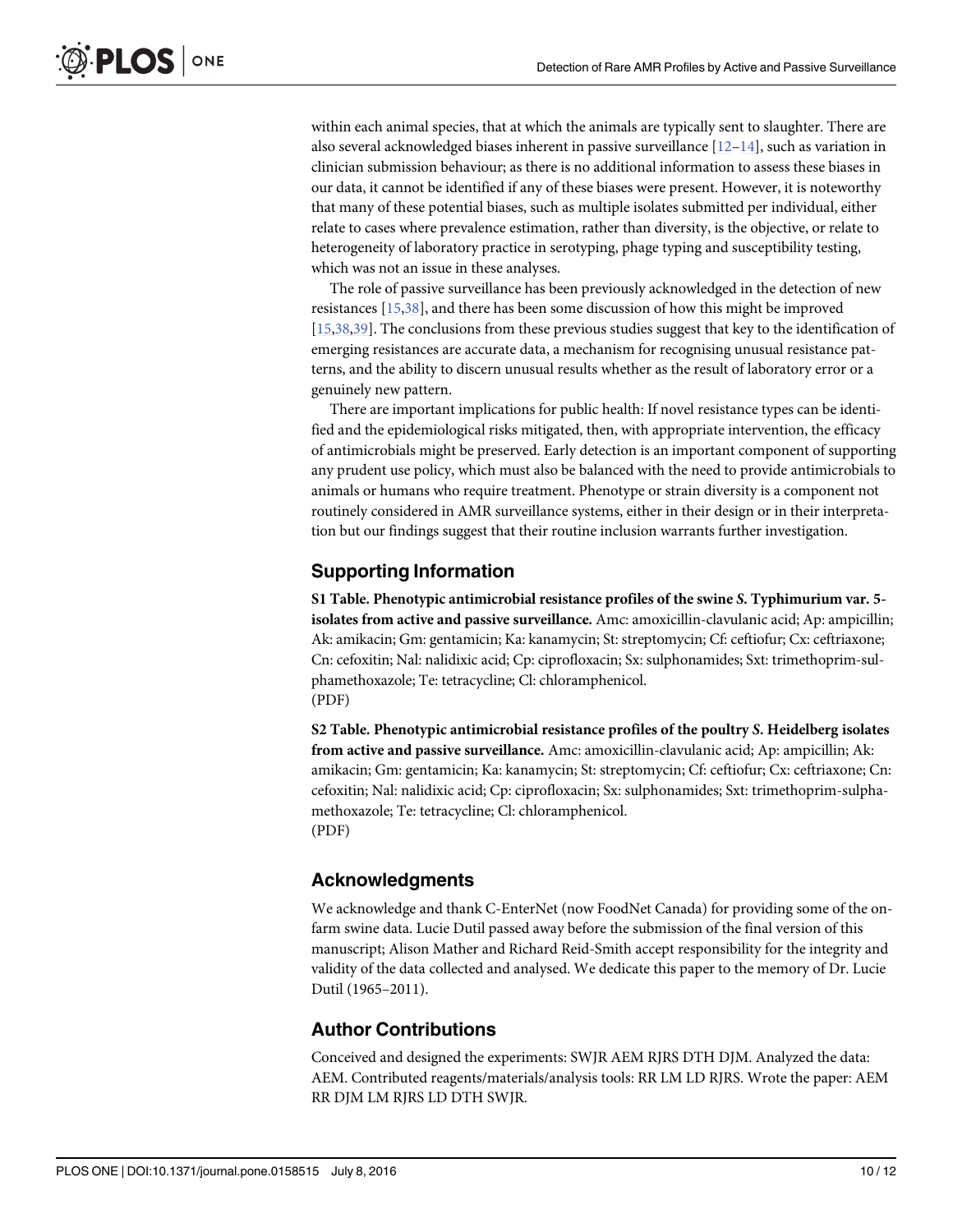#### <span id="page-10-0"></span>References

- [1.](#page-0-0) Hawkey PM (2008) The growing burden of antimicrobial resistance. J Antimicrob Chemother 62 Suppl 1: i1–9. doi: [10.1093/jac/dkn241](http://dx.doi.org/10.1093/jac/dkn241) PMID: [18684701](http://www.ncbi.nlm.nih.gov/pubmed/18684701)
- [2.](#page-1-0) Hall BG, Barlow M (2004) Evolution of the serine beta-lactamases: past, present and future. Drug Resist Updat 7: 111–123. PMID: [15158767](http://www.ncbi.nlm.nih.gov/pubmed/15158767)
- [3.](#page-1-0) Anderson RM (1999) The pandemic of antibiotic resistance. Nat Med 5: 147-149. PMID: [9930857](http://www.ncbi.nlm.nih.gov/pubmed/9930857)
- [4.](#page-1-0) Bax R, Bywater R, Cornaglia G, Goossens H, Hunter P, et al. (2001) Surveillance of antimicrobial resis-tance—what, how and whither? Clin Microbiol Infect 7: 316-325. PMID: [11442565](http://www.ncbi.nlm.nih.gov/pubmed/11442565)
- [5.](#page-8-0) Aarestrup FM (2004) Monitoring of antimicrobial resistance among food animals: principles and limita-tions. J Vet Med B Infect Dis Vet Public Health 51: 380-388. PMID: [15525370](http://www.ncbi.nlm.nih.gov/pubmed/15525370)
- 6. Masterton RG (2000) Surveillance studies: how can they help the management of infection? J Antimi-crob Chemother 46 Suppl T2: 53-58. PMID: [11065148](http://www.ncbi.nlm.nih.gov/pubmed/11065148)
- [7.](#page-1-0) Tapsall JW (2003) Monitoring antimicrobial resistance for public health action. Commun Dis Intell 27 Suppl: S70–74.
- [8.](#page-1-0) Government Scottish. Future of infection control: Scottish Government; 2010. Available: [http://www.](http://www.scotland.gov.uk/News/Releases/2010/02/02100937) [scotland.gov.uk/News/Releases/2010/02/02100937](http://www.scotland.gov.uk/News/Releases/2010/02/02100937). Acessed 2016 Feb 16.
- [9.](#page-1-0) WHO-AGISAR. WHO Advisory Group on Integrated Surveillance of Antimicrobial Resistance (AGI-SAR): WHO; 2010. Available: [http://www.who.int/foodborne\\_disease/resistance/agisar/en/index.html.](http://www.who.int/foodborne_disease/resistance/agisar/en/index.html) Accessed 2012 Apr 29.
- [10.](#page-1-0) Doherr MG, Audige L (2001) Monitoring and surveillance for rare health-related events: a review from the veterinary perspective. Philos Trans R Soc Lond B Biol Sci 356: 1097-1106. PMID: [11516387](http://www.ncbi.nlm.nih.gov/pubmed/11516387)
- [11.](#page-1-0) Lewis D (2002) Antimicrobial resistance surveillance: methods will depend on objectives. J Antimicrob Chemother 49: 3–5.
- [12.](#page-1-0) Laupland KB, Ross T, Pitout JD, Church DL, Gregson DB (2007) Investigation of sources of potential bias in laboratory surveillance for anti-microbial resistance. Clin Invest Med 30: E159–166. PMID: [17716594](http://www.ncbi.nlm.nih.gov/pubmed/17716594)
- [13.](#page-1-0) Rempel OR, Laupland KB (2009) Surveillance for antimicrobial resistant organisms: potential sources and magnitude of bias. Epidemiol Infect 137: 1665–1673. doi: [10.1017/S0950268809990100](http://dx.doi.org/10.1017/S0950268809990100) PMID: [19493372](http://www.ncbi.nlm.nih.gov/pubmed/19493372)
- [14.](#page-1-0) Shannon KP, French GL (2002) Antibiotic resistance: effect of different criteria for classifying isolates as duplicates on apparent resistance frequencies. J Antimicrob Chemother 49: 201–204. PMID: [11751790](http://www.ncbi.nlm.nih.gov/pubmed/11751790)
- [15.](#page-1-0) Sahm DF, Tenover FC (1997) Surveillance for the emergence and dissemination of antimicrobial resistance in bacteria. Infect Dis Clin North Am 11: 767–783. PMID: [9421699](http://www.ncbi.nlm.nih.gov/pubmed/9421699)
- 16. Critchley IA, Karlowsky JA (2004) Optimal use of antibiotic resistance surveillance systems. Clin Microbiol Infect 10: 502–511. PMID: [15191377](http://www.ncbi.nlm.nih.gov/pubmed/15191377)
- 17. Fluit AC, van der Bruggen JT, Aarestrup FM, Verhoef J, Jansen WTM (2006) Priorities for antibiotic resistance surveillance in Europe. Clin Microbiol Infect 12: 410-417. PMID: [16643516](http://www.ncbi.nlm.nih.gov/pubmed/16643516)
- 18. McEwen SA, Aarestrup FM, Jordan J (2006) Monitoring of antimicrobial resistance in animals: Principles and practices. In: Aarestrup FM, editor. Antimicrobial resistance in bacteria of animal origin. Washington, D.C.: ASM Press. pp. 397–413.
- 19. Caprioli A, Busani L, Martel JL, Helmuth R. Monitoring of antibiotic resistance in bacteria of animal origin: epidemiological and microbiological methodologies; 2000 May 07–09; Madrid, Spain. Elsevier Science Bv. pp. 295–301.
- 20. Livermore DM, Macgowan AP, Wale MC (1998) Surveillance of antimicrobial resistance. Centralised surveys to validate routine data offer a practical approach. BMJ 317: 614–615. PMID: [9727985](http://www.ncbi.nlm.nih.gov/pubmed/9727985)
- [21.](#page-1-0) Johnson AP (2015) Surveillance of antimicrobial resistance. Phil Trans R Soc B 370.
- [22.](#page-1-0) CIPARS. Canadian Integrated Program for Antimicrobial Resistance Surveillance Guelph: Public Health Agency of Canada; 2015. Available: <http://www.phac-aspc.gc.ca/cipars-picra/index-eng.php>.
- [23.](#page-2-0) CLSI Performance standards for antimicrobial susceptibility testing. Supplement M100-S16. Wayne, Pa.: Clinical and Laboratory Standards Institute.
- [24.](#page-2-0) Brant R, Harrell FE, Biggerstaff B (2010) Confidence intervals for binomial probabilities. 3.8–2 ed: R Development Core Team.
- 25. Harrell FE (2010) Hmisc: Harrell Miscellaneous. 3.8–2 ed: R Development Core Team.
- [26.](#page-2-0) R Development Core Team (2015) R: A language and environment for statistical computing. Vienna: R Foundation for Statistical Computing.